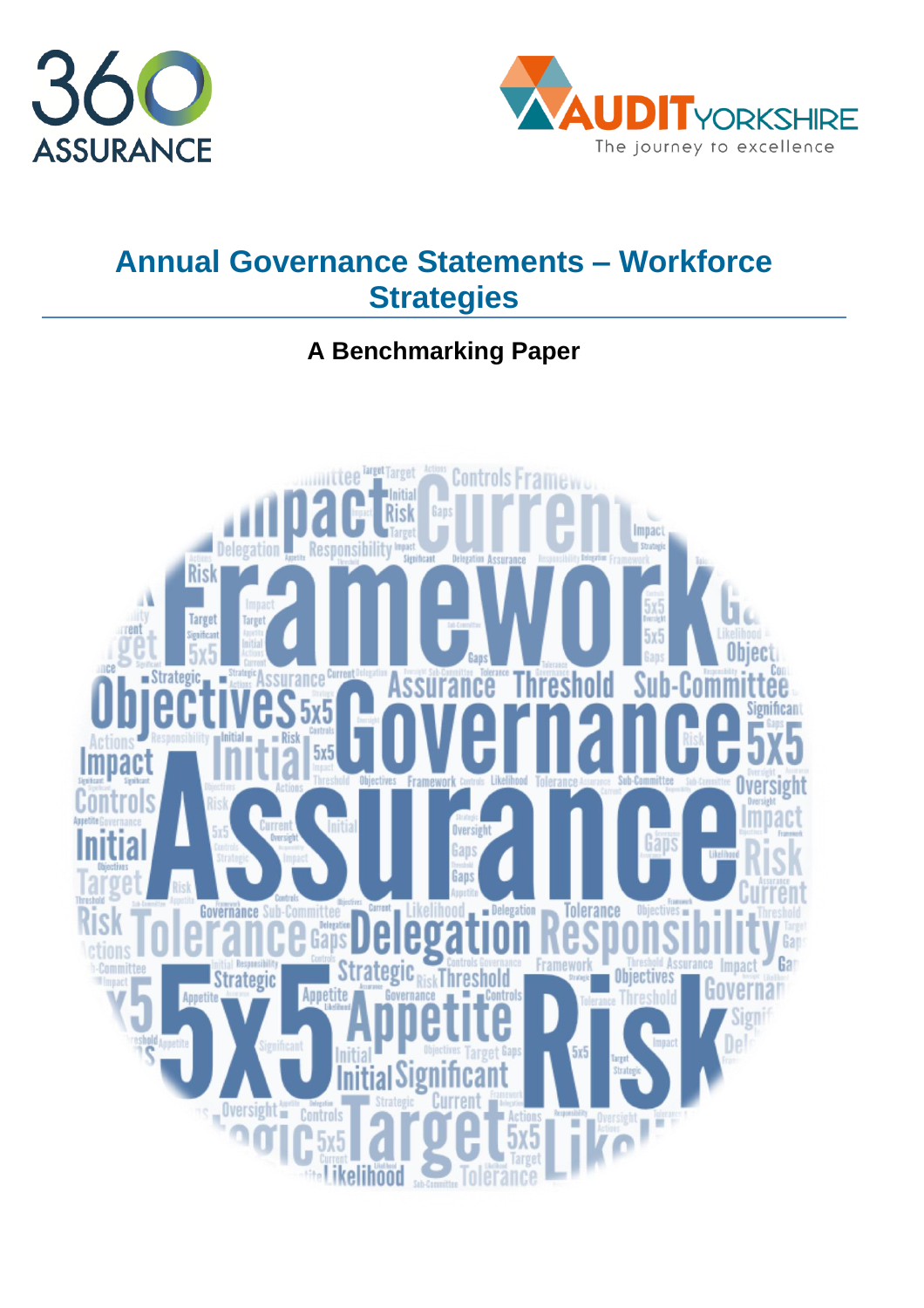



### **1. Introduction and Background**

NHS organisations are required to include Annual Governance Statements (AGS's) as part of their Annual Report. Each year, organisations are provided with guidance and a pro-forma AGS setting out required content and coverage. In February 2019, NHS improvement published guidance to NHS Trusts that was to be used for the 2018/19 declaration.

The 2018/19 guidance contained two new areas relating to 'Workforce Strategies' and 'Managing Conflicts of Interest' and an up-date to the declaration regarding the Climate Change Act and Sustainability.

This paper reviews how Trusts have responded to the new 'Workforce Strategies' declaration requirement based on an overview analysis of AGS's completed by a sample of Trusts across the East Midlands and Yorkshire.

### **2. The 2018/19 AGS new 'Workforce' requirement**

The NHS improvement guidance required Trusts to '**Describe the ways in which the trust ensures that short, medium and long-term strategies and staffing systems are in place which assure the Board that staffing processes are safe, sustainable and effective'**.

They were also asked to '**Describe how your trust complies with the '***Developing Workforce Safeguards'* **recommendations'**.



*'Developing Workforce Safeguards'* was published by NHS improvement in October 2018 and builds on the National Quality Boards (NQB) guidance issued in 2013 and 2016.

Chapter 2 of '*Developing Workforce Safeguards'* contains 14 recommendations, some of which are directed 'must' actions while others are more advisory. Recommendation 3 advises that NHS improvement will '*base our assessment on the annual governance statement in which trusts will be required to confirm their staffing governance processes are safe and sustainable'.*

In Chapter 7, NHS Improvement advises that a 'new section' has been added to the AGS where '*trusts will be able to describe or explain the extent of their compliance with the NQB guidance'.*

A full list of recommendations is appended to this paper and evidences the range of issues trusts are required to comply with.

Trusts were advised in October 2018 that the 2018/19 AGS, (which is reviewed by the Audit Committee), would be required to make a declaration relating to workforce which would be formally assessed by NHS Improvement.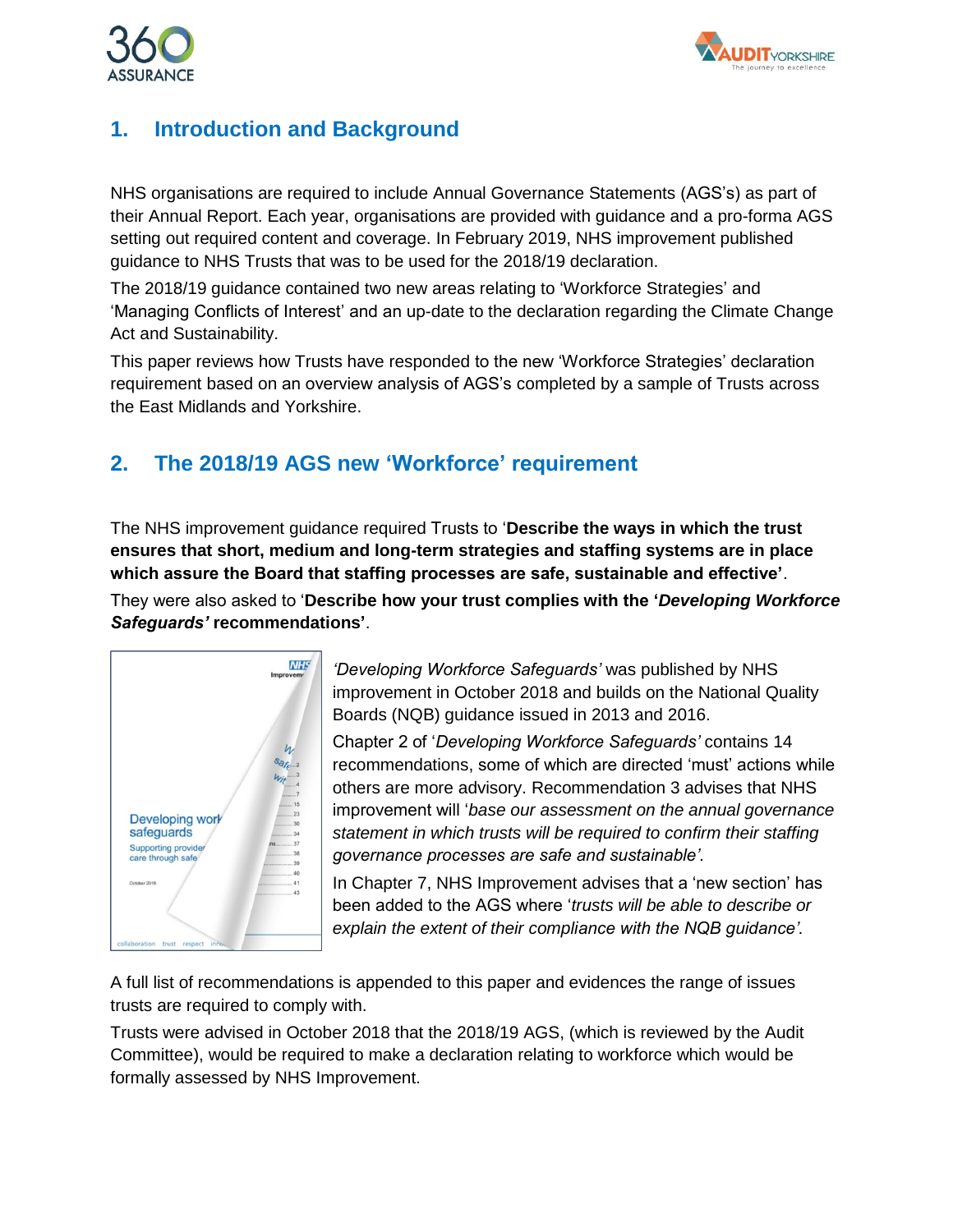





### **3. Overview of 2018/19 AGS returns regarding workforce**

In line with our AGS discussion paper issued in March 2019, this review assessed:-

- 1. The breadth of responses.
- 2. The evidence provided.
- 3. The completeness of the answer given.

#### **Breadth of responses**

There were significant differences in the breadth of Trust responses. Just under half of Trust's sampled provided a single paragraph answer to address the declaration required, while others ran to a page containing between, (typically), five to six paragraphs. One Trust response ran to just over two pages. In the sample reviewed, one Trust had the required 'heading' but with no narrative beneath.

In those instances where the final AGS entry was towards a paragraph in length, Trusts typically referenced that they had:-

- a Board approved 'People/Workforce' Strategy.
- sub-Committee structures in place to provide review and assurance to the Board
- received regular reports, typically on a monthly basis (one did cite a six monthly report)
- developed key workforce metrics such as establishment data and sickness.

Where single paragraph responses were noted, there was often (but not always) mention of the 'Developing Workforce Safeguards' document and that strategies were in place to look at the short, medium and long-term plans.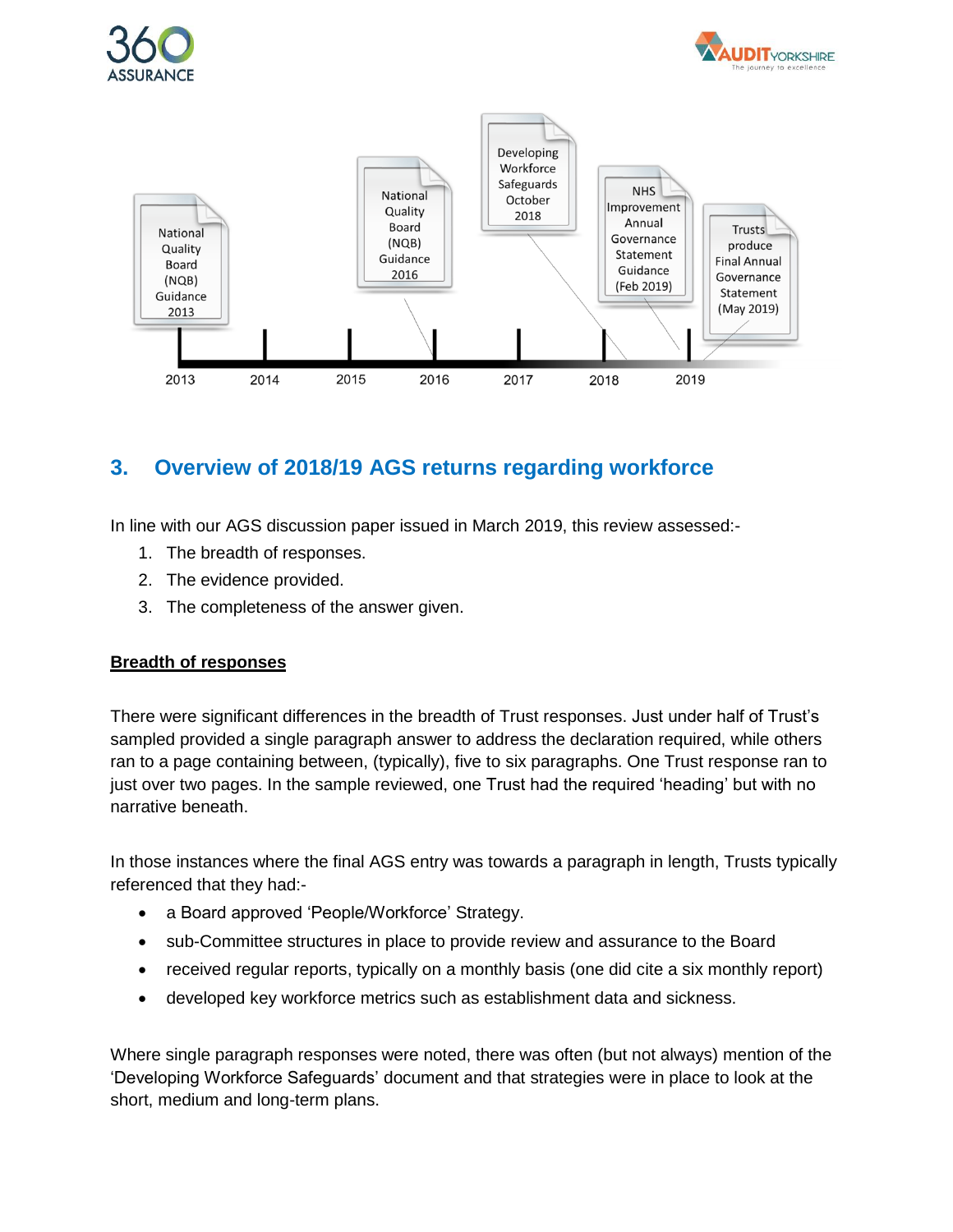



Trusts providing a more extensive response often included much more detail around the governance processes, with clearer descriptions of the role of sub-committees and the groups that report to them, including escalation to the Board.

For longer responses, the other area greatly expanded upon was the metrics used to measure the workforce position and a clear link to the processes and systems being utilised e.g. ESR. Some responses referenced triangulation of data being received with other 'softer' intelligence (such as staff surveys) and drilled down to key risk areas and staff groups that presented particular issues.

It followed that these Trusts also provided greater detail of the strategies they had in place to address staffing issues in general. Although a clearer link could have been made to the areas covered by *'Developing Workforce Safeguards'*, it was much easier to understand the measures being utilised and deployed by these Trusts.

We noted that on a small number of occasions, the 'draft' AGS, though complete for most of the areas required, did not contain a narrative at that stage for the workforce declaration.

#### **Evidence**

There was very little by way of evidence for those Trusts that provided the single paragraph response. In terms of governance arrangements, Trusts who provided a more extensive response included a measure of evidence by their description of Board, sub-committee, specific groups and key staff in terms of roles and regularity of reporting. There was, however, little empirical evidence to assess what was being done and measures of success. A few Trusts provided evidence in relation to measures such as a reduction in staff turnover and growth in the size of the bank.

Wherever possible, we consider that Trusts should develop and report on empirical evidence in the AGS in order to demonstrate the year-on-year improvements being made as a result of the strategies they implement.

#### **Completeness of the answer given**

NHS Improvement guidance requires Trusts to respond to two questions relating to the *'Developing Workforce Safeguards'* document in general and to specifically address how they were complying with the related recommendations.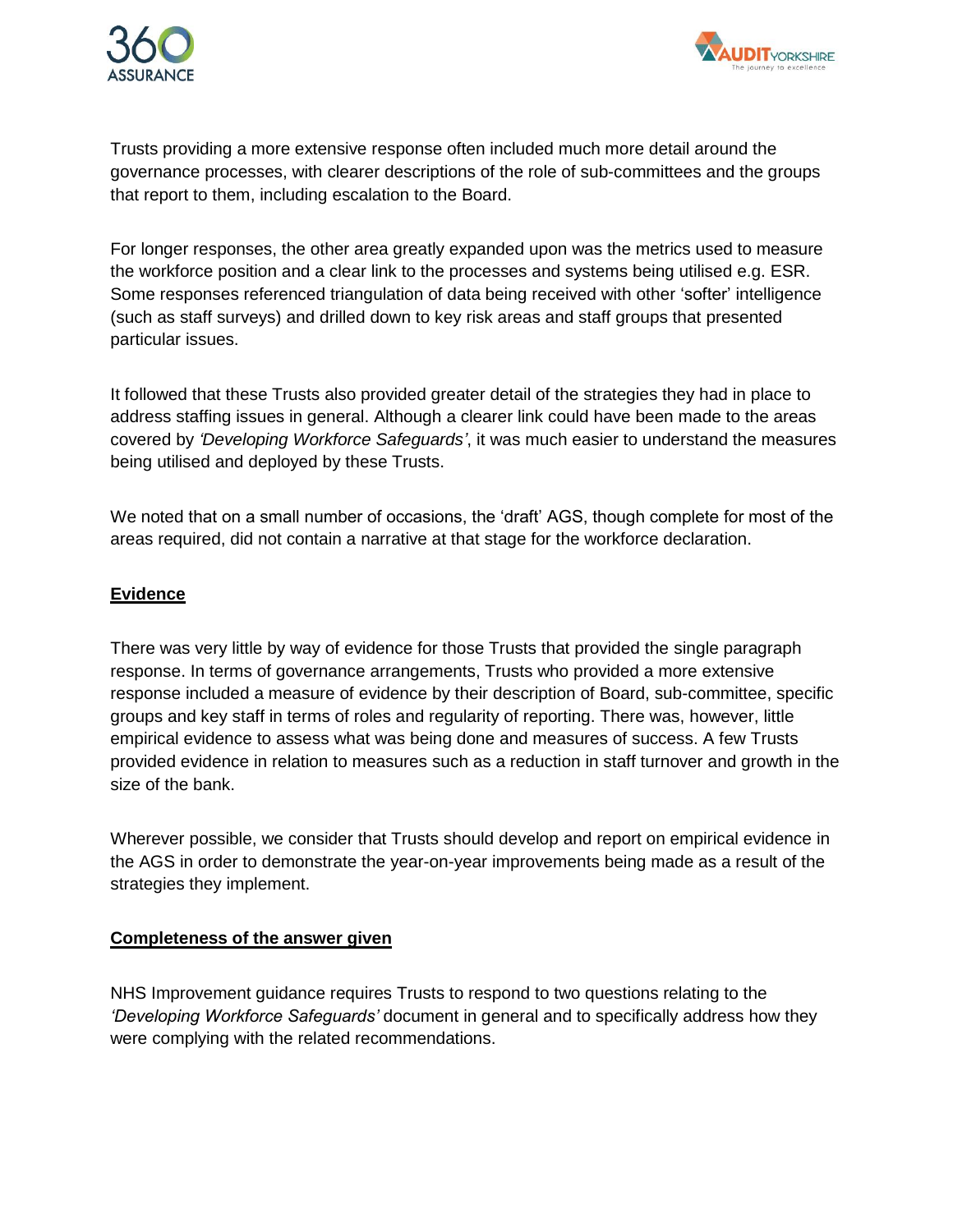



Similar to the findings from our assessments of AGSs (issued in March 2019), Trusts did not often answer the guidance as required. We've already mentioned in this paper that reference was not always made to the NHS Improvement document and our analysis identified that over half of Trusts sampled did not specifically mention the recommendations contained within *'Developing Workforce Safeguards*'. Very few provided any level of detail as to how they were addressing the recommendations made.

### **4. Questions for Audit Committee Members**

This summary analysis of a sample of Trusts AGSs has identified similar issues to those contained within the AGS report we issued in March 2019:

- There was a significant range of responses;
- There was clearly more scope to provide evidence of strategies being achieved; and
- There was a need to address the questions being posed.

There were, however, elements of good practice and scope for Trusts to look at the AGS completed by other organisations to measure how they compare, not just generally, but for specific elements of the AGS requirements. We are therefore asking Audit Committee Members to consider the following questions.

- 1. Were you provided with the 2018/19 AGS pro-forma guidance issued in February 2019?
- 2. Were you advised that the AGS would require an entry relating to workforce as stated in the October 2018 document '*Developing Workforce Safeguards'* and that the trust response would be formally assessed by NHSI?
- 3. Was any assurance sought and received at Audit Committee or from your people/workforce committee or other sub-committee/source in relation to compliance with National Quality Board (NQB) guidance and recommendations?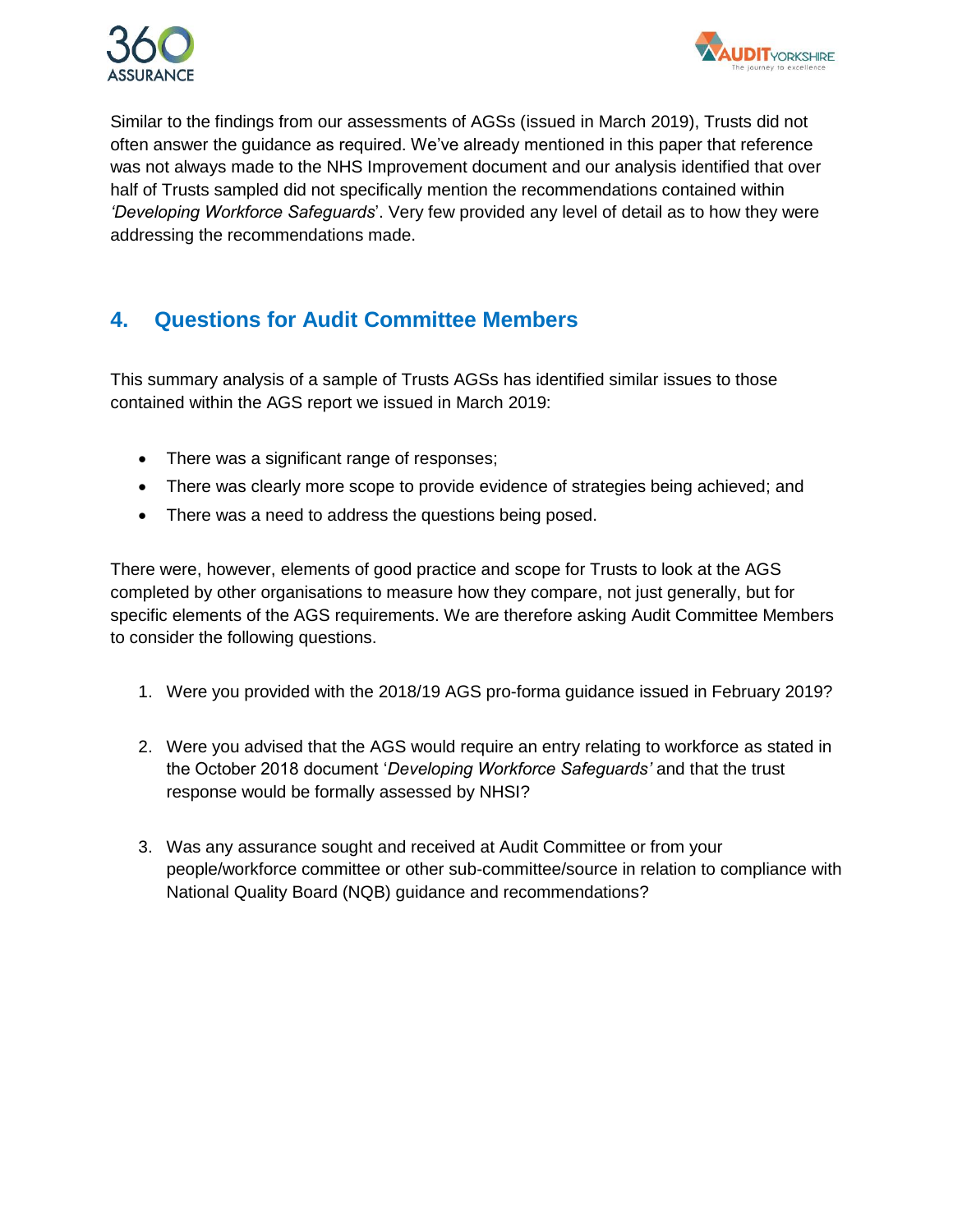



Appendix

### **Developing Workforce Safeguards - Recommendations**

- 1. Trusts must formally ensure NQB's 2016 guidance is embedded in their safe staffing governance.
- 2. Trusts must ensure the three components are used in their safe staffing processes:
- evidence-based tools (where they exist)
- professional judgement
- outcomes.

We will check this in our yearly assessment.

3. We will base our assessment on the annual governance statement, in which trusts will be required to confirm their staffing governance processes are safe and sustainable

4. We will review the annual governance statement through our usual regulatory arrangements and performance management processes, which complement quality outcomes, operational and finance performance measures.

5. As part of this yearly assessment we will also seek assurance through the SOF, in which a provider's performance is monitored against five themes.

6. As part of the safe staffing review, the director of nursing and medical director **must**  confirm in a statement to their board that they are satisfied with the outcome of any assessment that staffing is safe, effective and sustainable.

7. Trusts **must** have an effective workforce plan that is updated annually and signed off by the chief executive and executive leaders. The board should discuss the workforce plan in a public meeting.

8. They must ensure their organisation has an agreed local quality dashboard that cross-checks comparative data on staffing and skill mix with other efficiency and quality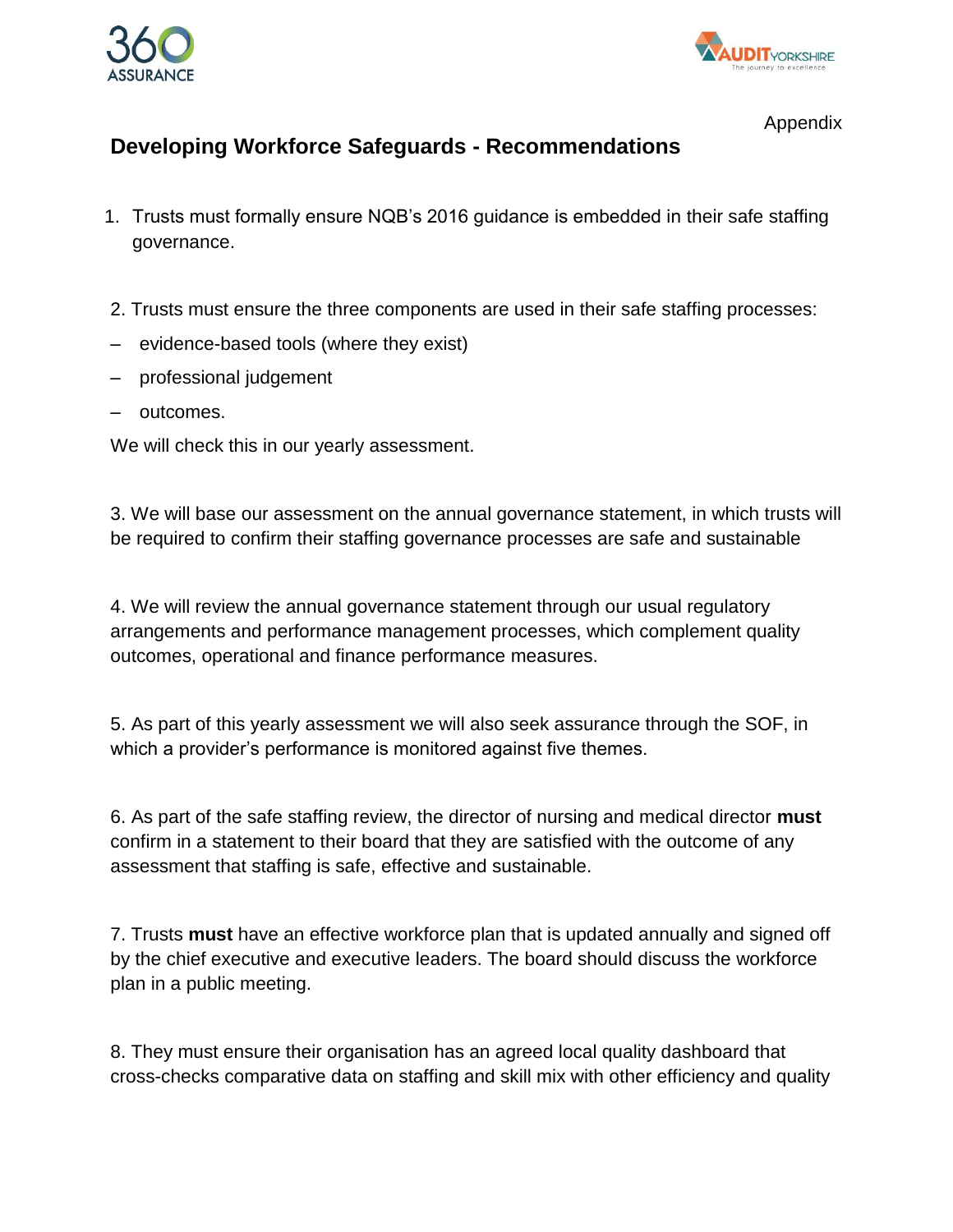



metrics such as the Model Hospital dashboard. Trusts should report on this to their board every month.

9. An assessment or re-setting of the nursing establishment and skill mix (based on acuity and dependency data and using an evidence-based toolkit where available) must be reported to the board by ward or service area twice a year, in accordance with NQB guidance and NHS Improvement resources. This must also be linked to professional judgement and outcomes.

10. There must be no local manipulation of the identified nursing resource from the evidence-based figures embedded in the evidence-based tool used, except in the context of a rigorous independent research study, as this may adversely affect the recommended establishment figures derived from the use of the tool.

11. As stated in CQC's well-led framework guidance (2018) and NQB's guidance any service changes, including skill-mix changes, must have a full quality impact assessment (QIA) review.

12. Any redesign or introduction of new roles (including but not limited to physician associate, nursing associates and advanced clinical practitioners – ACPs) would be considered a service change and must have a full QIA.

13. Given day-to-day operational challenges, we expect trusts to carry out business-asusual dynamic staffing risk assessments including formal escalation processes. Any risk to safety, quality, finance, performance and staff experience must be clearly described in these risk assessments.

14. Should risks associated with staffing continue or increase and mitigations prove insufficient, trusts must escalate the issue (and where appropriate, implement business continuity plans) to the board to maintain safety and care quality. Actions may include part or full closure of a service or reduced provision: for example, wards, beds and teams, realignment, or a return to the original skill mix.